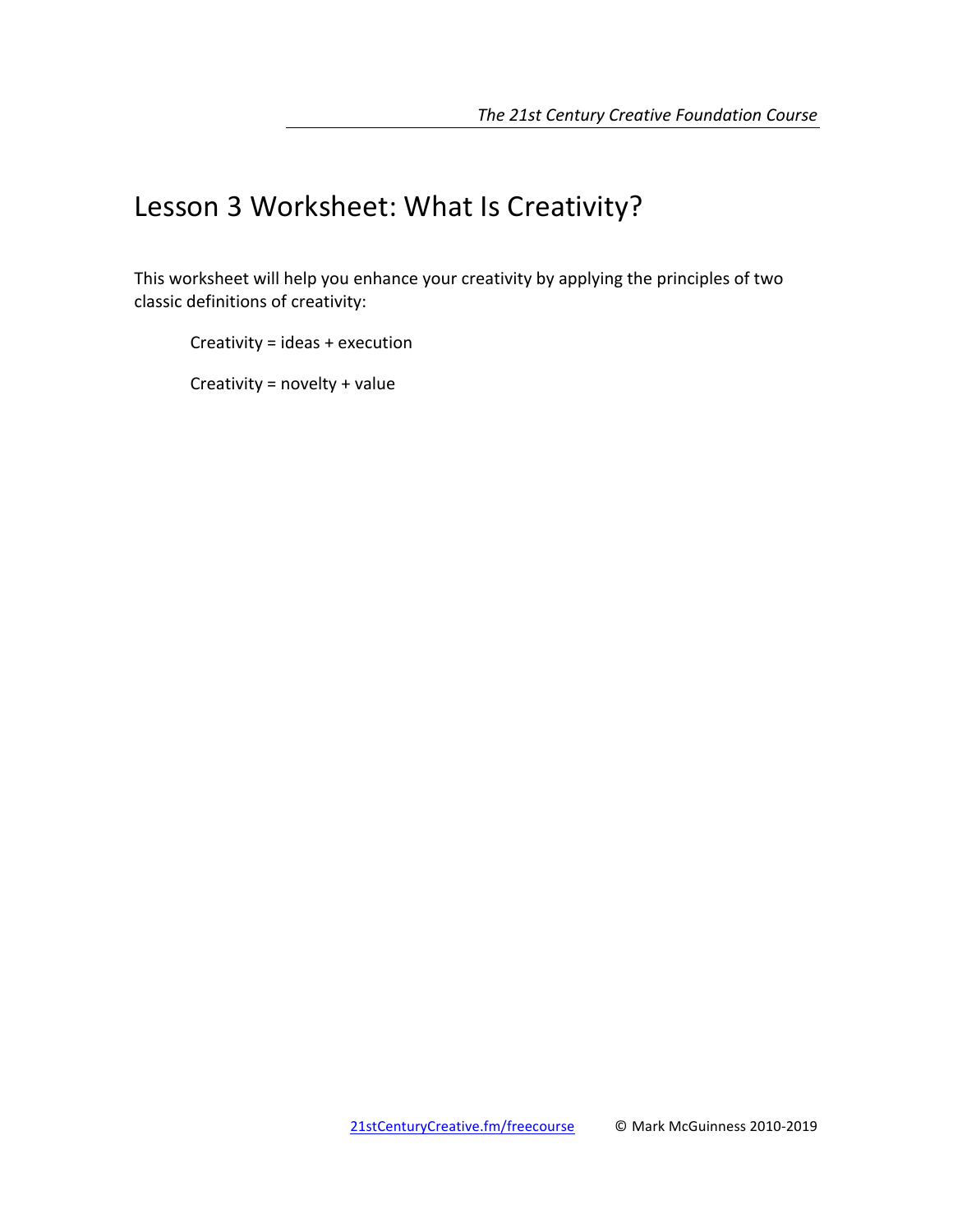#### **1. Ideas**

Where and when do you typically have your best ideas?

What stimuli help you come up with good ideas? E.g. people, places, books, movies, artworks, habits.

What changes can you make to your working habits, to make the 'idea fairy' visit more often?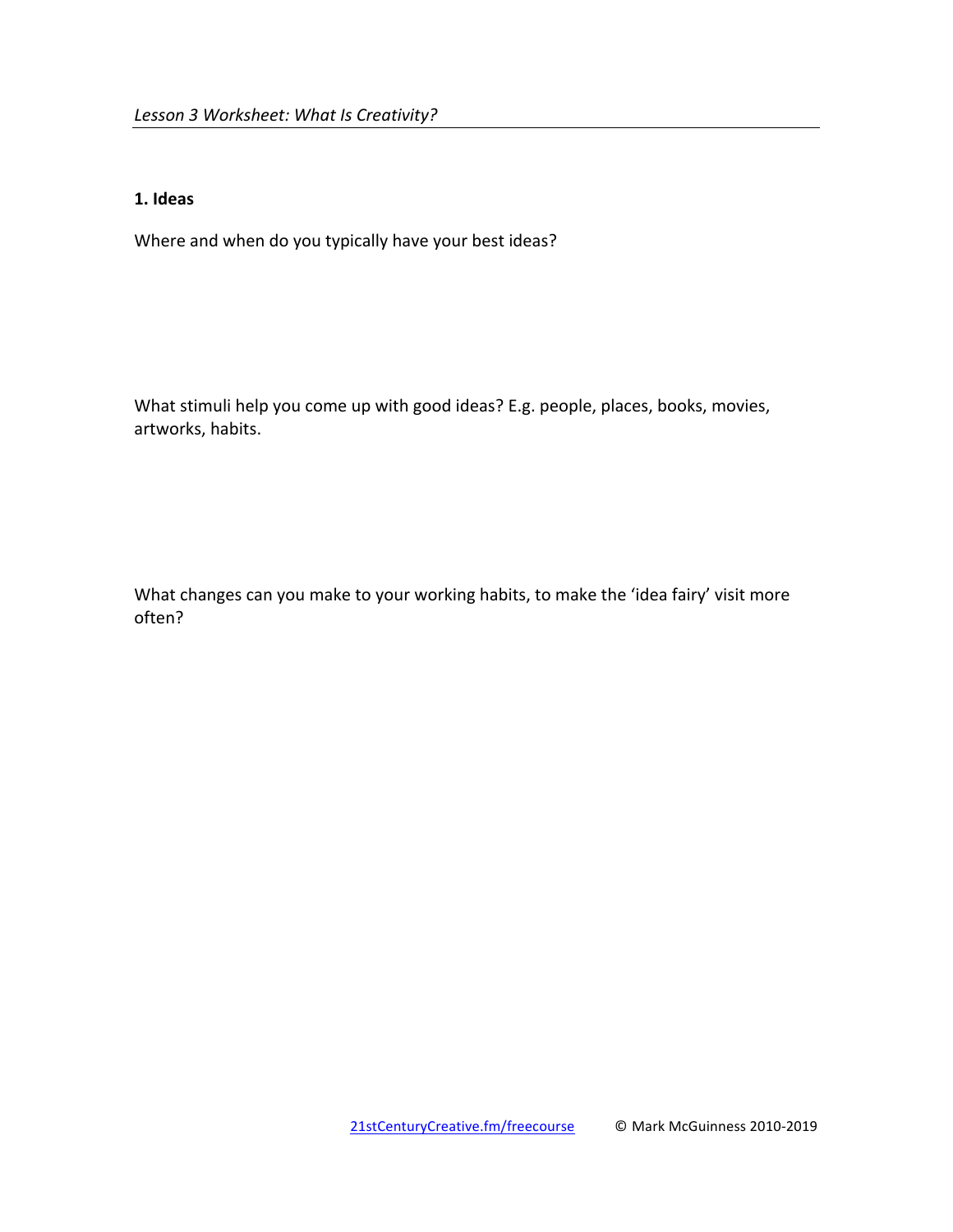#### **2. Execution**

What resources do you need to make your ideas happen? E.g. money, time, people, knowledge, raw materials, equipment.

Which of these resources are you lacking at present? What can you do to get more of the scarce resource(s)?

What obstacles could get in your way? How will you deal with them?

What distractions are likely to take you off course? How will you stay focused?

Who else do you need to involve? What's in it for them to help you? How will you persuade them to help?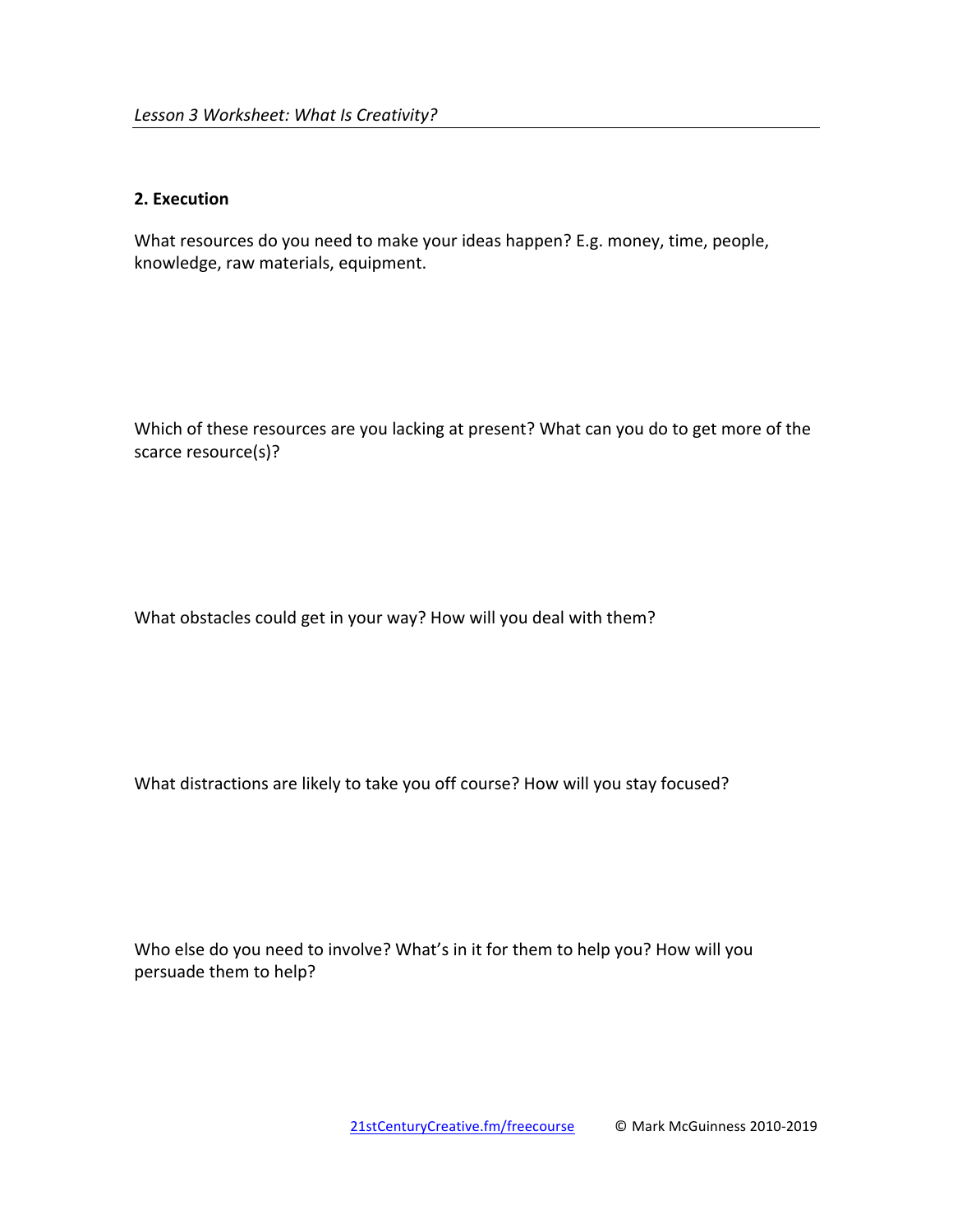## **3. Novelty**

## *(a) Don't try to be original*

Sometimes we get stuck when we put too much pressure on ourselves to come up with an original solution. Ironically, this can lead us to overlook a solution that may seem obvious to ask, but will be original, striking and useful to others.

- i. When faced with a new problem all creative challenge, ask yourself "What's the most obvious thing I could do?".
- ii. Do it, as an experiment. (You can always do something more elaborate later.)
- iii. Leave it for a while, then come back and review it: Could it work? Even if it's not perfect, is there something there that you could use?
- iv. Get feedback from others. You might be surprised at what you hear.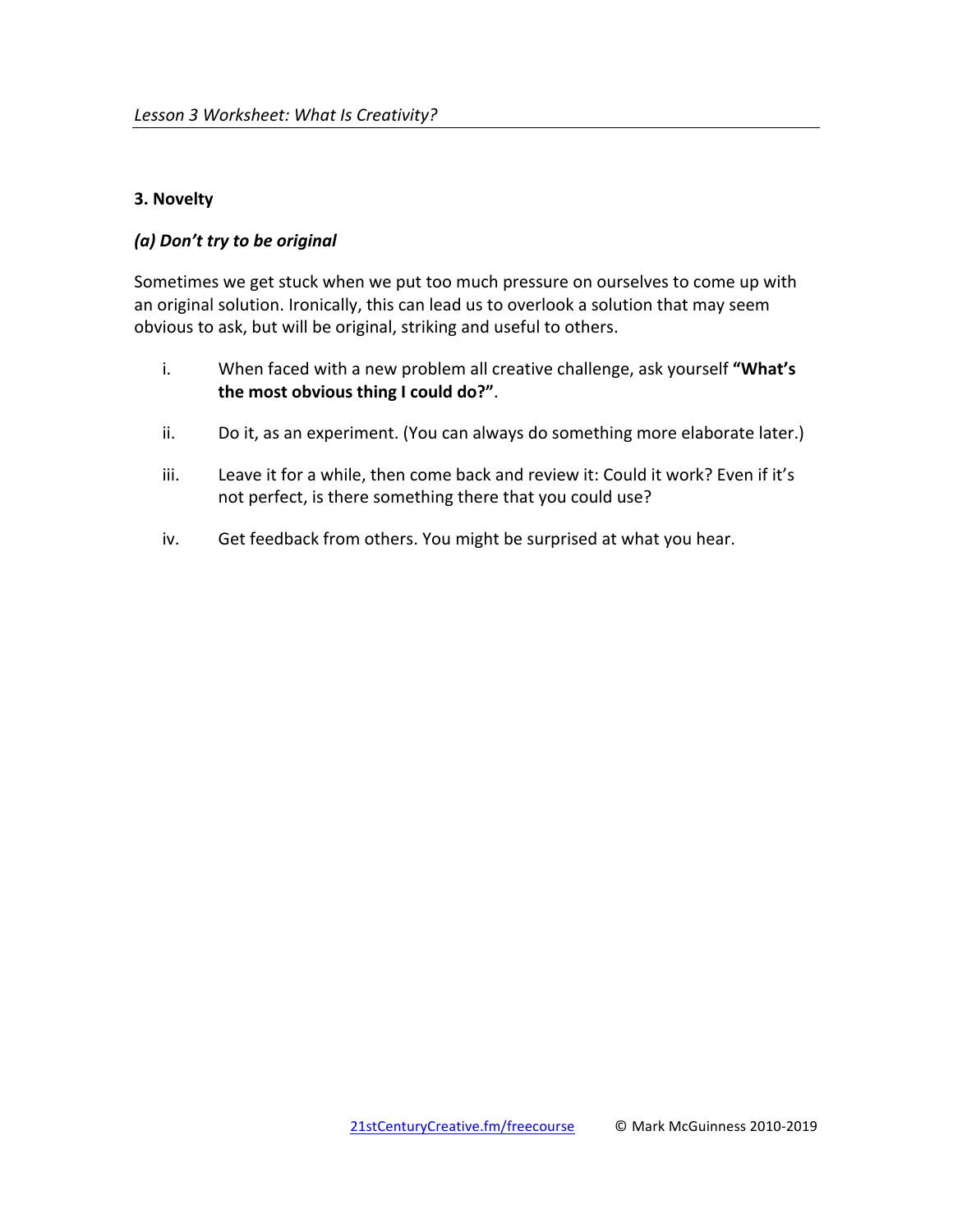#### *(b) Different ways to make it new*

Here's another way to approach a creative challenge. Run through the list of questions below, to see which types of novelty yield the best results. Not every question will be relevant, so skip any that don't fit your situation.

- **Combine previously existing elements:** What do you already have? What happens if you put two or more elements together?
- **Bring it into a new context:** Where do you perform your art or deliver your product or service? Supposing you change the venue or communication channel? (E.g. creating a live event based around a website,
- **Make it smaller:** Supposing you strip things down to the bare essentials? (E.g. a popular band performing an acoustic set in an intimate venue, or a no-frills lunch menu)
- **Make it bigger:** What can you add to your project? Supposing you made every element twice as big? (E.g. writing a trilogy of novels instead of a short story;
- **Make it cheaper:** Are there people who can't afford your offering but would like to? What can you make for them at a lower price point? (E.g. a print instead of your original artwork; the takeaway snacks instead of the à la carte menu)
- **Make it more expensive:** Are there people who love your work and would happily pay for the deluxe version? What can you add to make it really special? (E.g. a VIP hospitality package for one of your events; or individual coaching as well as the standard training materials)
- **Change the format:** What formats do you currently offer? (E.g. real or digital products; mobile or web-based; individual or group sessions) What innovations could you come up with if you changed the format?
- **Turn a service into a product:** Who do you serve? What kind of products do they buy? Supposing you created a product for them based on your service? And who else might buy the product? (E.g. a concert DVD as a souvenir, or for fans who can't make it to your gigs.)
- **Turning a product into a service:** Who buys your products? What can your product not do for them? Supposing you offer this service that fill that  $gap$ ? (e.g. individual tuition to help them use your software more effectively)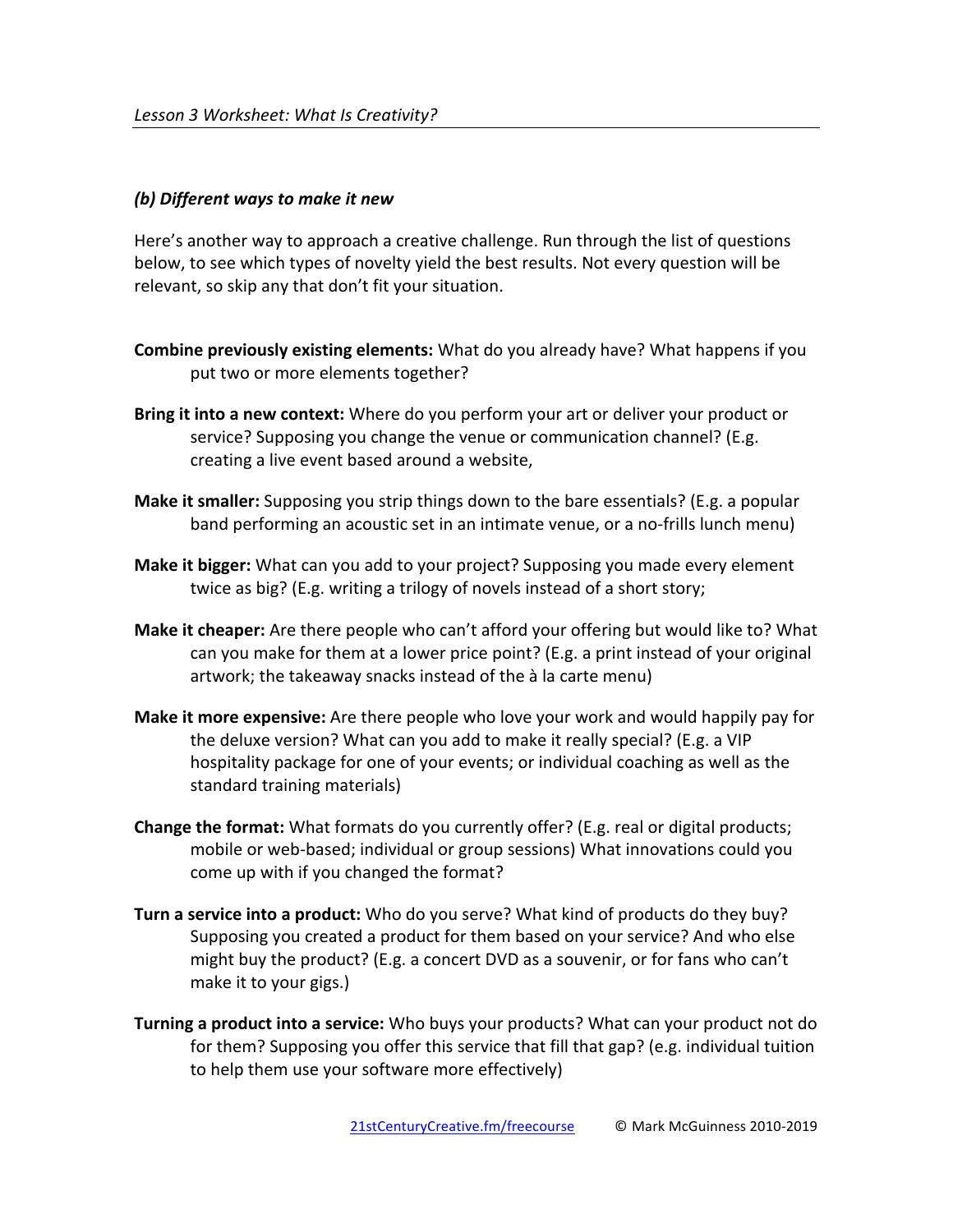# **4. Value**

# *(a) Who are you trying to reach?*

Whenever you set out to create something, ask yourself:

- Who is this for?
- What can I do to make sure they get it (in every sense)?

# *(b)* What kind of value are you creating?

Run through the following list of different types of value with your audience or market in *mind*, and ask yourself which are most important *to them*? If you're not sure, ask them!

N.b. make sure you focus on what they value about your creation, which may (or may not) be very different to the value you place on it. Later on in the course, we'll focus on what's important to you about your work -- here, we're interested in the difference it makes to other people.

- **•** Financial does it make or save them money?
- **Aesthetic** do they find it beautiful?
- **Useful** does it help them solve a problem or perform a task?
- **Informative** does it supply them with news or other important information?
- **• Educational** does it help them learn?
- **Social** does it help them connect with others?
- **Fun**  $-$  does it give them pleasure?
- **Power** does it give them an advantage?
- **Authenticity** does it help them understand or express themselves?
- **Generosity** does it help them to help others?
- **Security**  $-$  does it keep them safe?